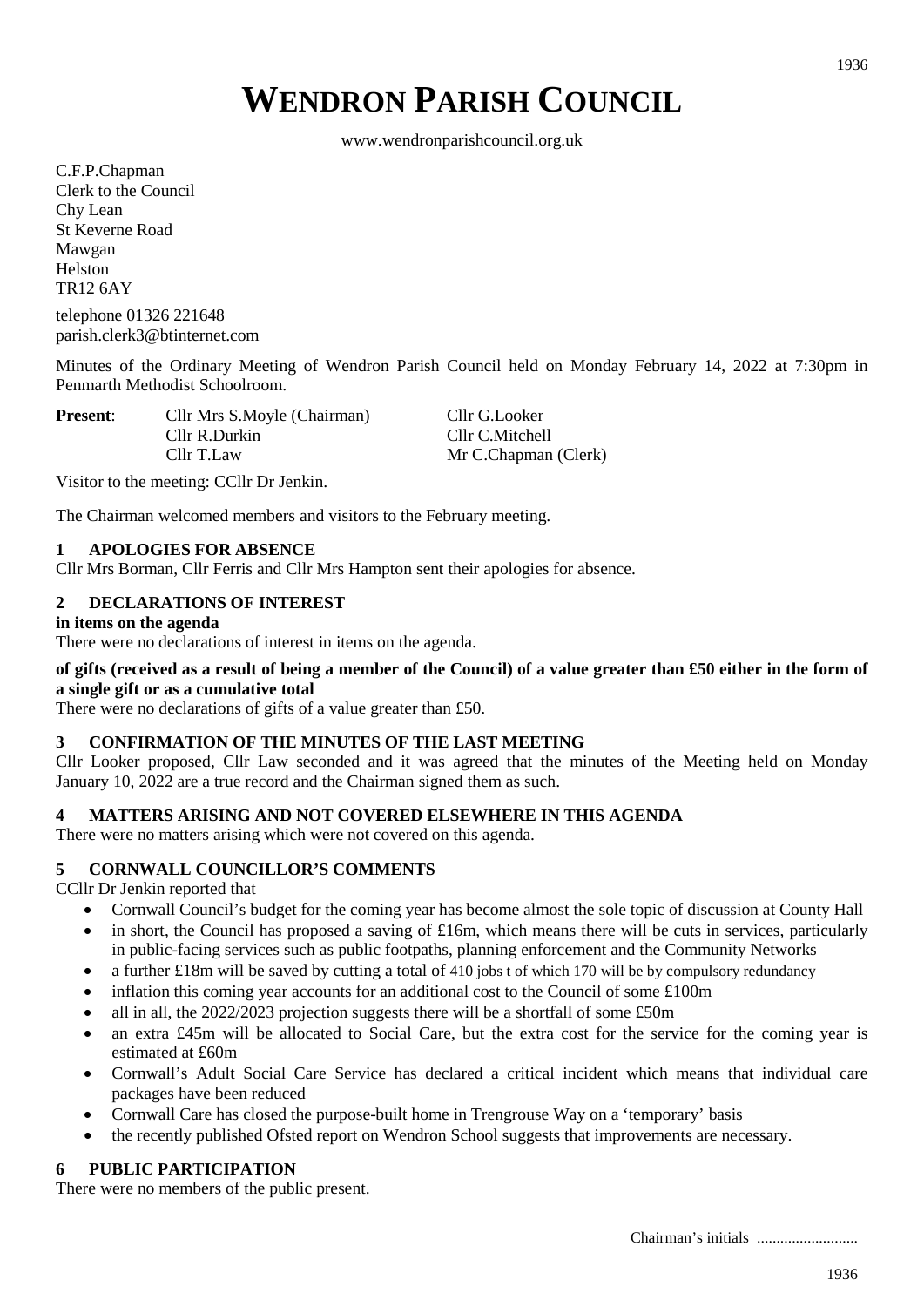# **7 PARISH COUNCIL MATTERS**

# **Co-option of members**

The Clerk reported that no interest in standing for co-option as a Parish Councillor had been received.

# **8 PARISH MATTERS**

# **Publicity**

Cllr Durkin reported that during the course of the last month six posts have been published on Wendron Parish Council's FaceBook page and that these have been read by a total of 1,008 subscribers.

# **Internet access**

In the absence of Cllr Ferris, it was agreed to defer this matter to the meeting in March.

# **The Queen's Platinum Jubilee**

Cllr Law presented Members with a costed document outlining four proposals for ways in which the Parish might consider celebrating the Queen's Platinum Jubilee. A copy of that document is attached to these minutes. Cllr Durkin proposed, Cllr Looker seconded and it was agreed to take all four proposals forward.

# **The Neighbourhood Development Plan**

Members present discussed the draft initial questionnaire which had been distributed earlier: the Chairman proposed and it was agreed to take the matter forward.

# **The Community Garden in Porkellis**

The Clerk reported that he has contacted the Enys Estate Agent and that he had undertaken to make every effort to ensure that ownership of the Community Garden is transferred to the Parish Council before June 1. He further reported that he had asked Mr Greg Adams of Randle Thomas to act for the Parish Council in the matter and that Mr Adams had agreed to do so. Finally, he reported that Jeff Bray has estimated that the initial work necessary to re-establish the garden will be in the region of £400: the Chairman proposed, Cllr Durkin seconded and it was agreed to instruct Jeff Bray to undertake the necessary work.

# **9 FINANCE**

Members were presented with a statement of Wendron Parish Council's financial position as at February 14, 2022. A copy of that statement is attached to these minutes.

Members considered a request from Edgcumbe Methodist Chapel for financial help towards the upkeep of the cemetery. Following discussion, it was proposed by Cllr Durkin seconded by the Chairman and agreed that, under the terms of Section 214(6) of the Local Government Act 1972, the sum of £350.00 be forwarded to Edgcumbe Methodist Chapel towards the upkeep of the cemetery.

Members considered a request from the Cornwall Air Ambulance Trust for financial help with on-going costs. Following discussion, it was proposed by the Chairman, seconded by Cllr Law, all others in favour that the sum of £100.00 be forwarded to the Cornwall Air Ambulance Trust under the terms of Section 137 of the Local Government Act 1972.

# **The following accounts were presented for consideration**

|                                          |            | <b>GROSS</b> | <b>NET</b> | VAT      |
|------------------------------------------|------------|--------------|------------|----------|
| South West Playground Safety Inspections |            | £ 30.00      | £ 25.00    | £ $5.00$ |
| Cornwall Council (Election recharge)     |            | £ 255.00     |            |          |
| Cormac Solutions Ltd                     |            | £ 252.82     | £ 210.68   | £ 42.14  |
| Penmarth Methodist Trust (Hall hire)     |            | £ 220.00     |            |          |
| R.Sanders                                |            |              |            |          |
| Moles (seven)                            | £ 175.00   |              |            |          |
| Church and cemetery                      | £ 225.00   |              |            |          |
| Trelill Well                             | £ 35.00    |              |            |          |
| Grass cutting                            | £ 165.00   |              |            |          |
| Boundary stones                          | £ 65.00    |              |            |          |
| Overgrown verges                         | £ 135.00   |              |            |          |
| Bus stops maintenance)                   | £775.66    |              |            |          |
|                                          | total      | £1,890.79    | £ 1,575.66 | £ 315.13 |
| Colin Chapman                            |            |              |            |          |
| salary (January)                         | £ 1,126.50 |              |            |          |
| telephone                                | £<br>35.64 |              |            |          |
| office expenses                          | £<br>31.86 |              |            |          |